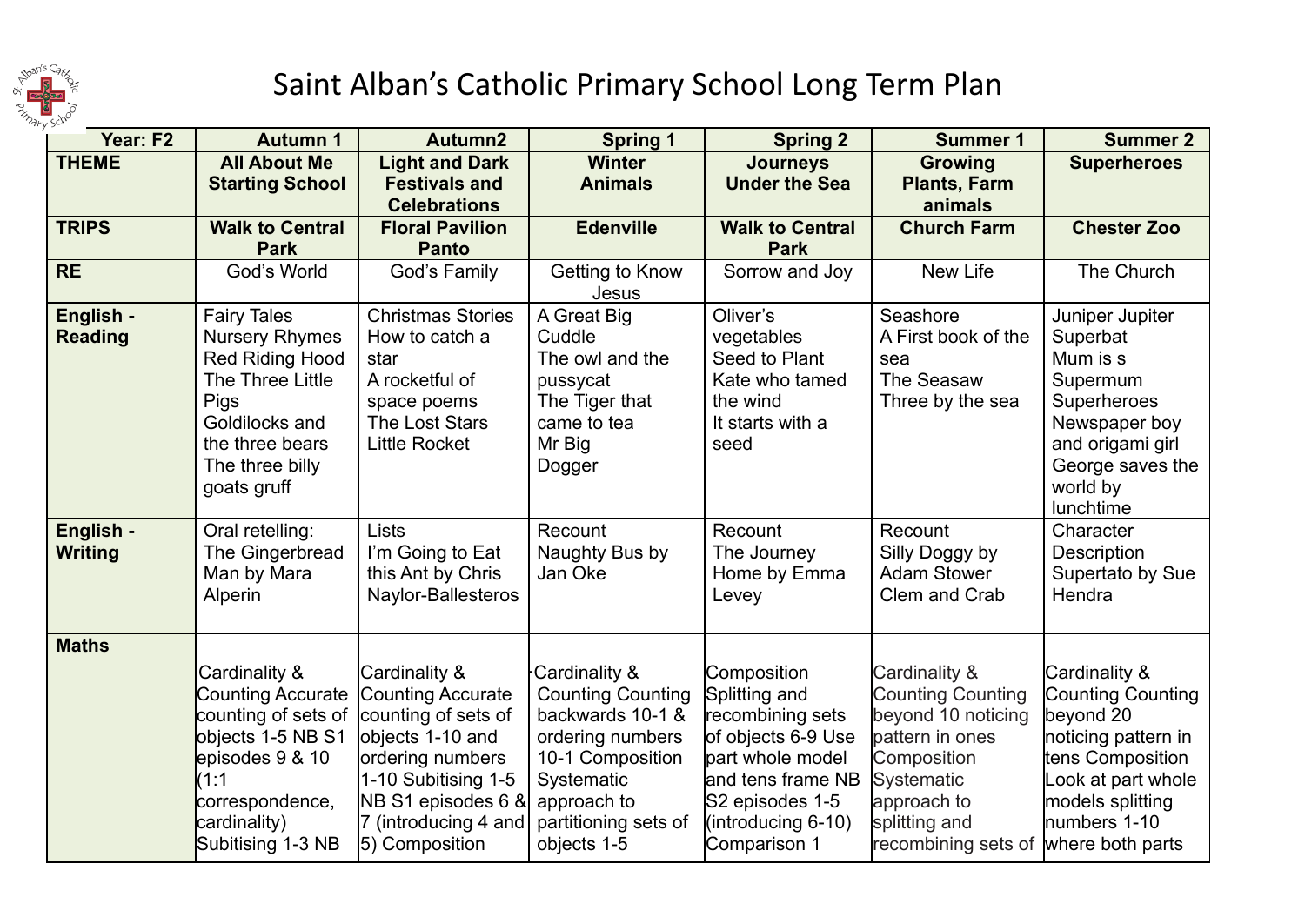|  | S1 episodes 1-4<br>(introducing 1, 2<br>and 3) Numeral<br>Recognition 1-5<br>Composition<br>Conceptual<br>subitising -<br>noticing numbers<br>within numbers<br>Comparison<br>Compare sets 1-5<br>using vocab of<br>more / fewer /<br>most /fewest<br>Measures Height<br>Pattern Simple AB<br>patterns<br>(complete, copy,<br>make own and<br>spot/correct errors<br>in patterns) | Applied conceptual<br>subitising NB S1<br>episode 11<br>(Stampolines)<br>Inverse operations -<br>splitting and<br>recombining sets of  <br>objects 1-5 including less using sets of<br>lpart whole model<br>NB S1 episode 12<br>(Whole of me)<br>Comparison<br>Compare numbers<br>using vocab of<br>more/less Find 1<br>more using sets of<br>objects on tens<br>frames and on a<br>Inumber track<br>Shape/Space 2D<br>shapes and their<br>properties Pattern<br>identifying unit of<br>repeat - AB & ABC<br>patterns | including part<br>whole model NB<br>S1 episode 14<br>(Holes) Start to<br>learn number<br>bonds 1-5<br><b>Comparison Find 1</b><br>objects on tens<br>frame and on a<br>number track<br>Measures Length<br>Shape/Space<br>Spatial vocabulary<br>(in front, behind, in<br>between, on, in,<br>under, first second,<br>third) Pattern More<br>complex patterns -<br>ABB, ABBC<br>generalising<br>pattern and<br>transferring to<br>another format e.g.<br>link pattern of<br>shapes to<br>movements | more/1 less using<br>mental numberline<br>(see Pattern plan)<br>NB S2 episodes 6<br>& 7 (Just add one<br>& ten green<br>bottles) Measures<br><b>Mass</b><br>Shape/Space<br>representing<br>spatial<br>relationships as<br>maps Spatial<br>vocabulary<br>(forwards,<br>backwards, up,<br>down, across)<br><b>Pattern Numerical</b><br>$Patterns -$<br>staircase patterns<br>llinked to 1 more/1<br>less in comparison | objects 1-10 use<br>part whole model<br>and tens frame<br>Consolidate bonds<br>to 5, 4, 3, 2, 1<br><b>Make</b><br>generalisations<br>Start to learn some<br>number bonds for<br>10 NB S2 Episode<br>13 (Blast Off!)<br>Measures Time -<br>sequence of events<br>Shape/Space 3D<br>shapes properties<br>of shapes Patterns<br><b>Numerical patterns</b><br>odds & evens NB<br>S2 episode 11<br>Odds & Evens) | lare the same -<br>learn those not<br>known Link to<br>doubles and<br>halves work in<br>patterns NB S2<br>episode 9 (Double<br>Trouble) Splitting<br>linto more than 2<br>lparts – link to<br>sharing fairly in<br>comparison NB S2<br>episode 10 (The<br>three threes)<br>Comparison<br>Focus on sharing<br>fairly NB S2<br>episode 8<br>(Counting Sheep)<br><b>Measures</b><br>Capacity<br>Shape/Space<br><b>Relationships</b><br>between shapes<br>Pattern<br>Symmetry/reflectio<br>ns Numerical<br>patterns doubles<br>and halves |
|--|-----------------------------------------------------------------------------------------------------------------------------------------------------------------------------------------------------------------------------------------------------------------------------------------------------------------------------------------------------------------------------------|-----------------------------------------------------------------------------------------------------------------------------------------------------------------------------------------------------------------------------------------------------------------------------------------------------------------------------------------------------------------------------------------------------------------------------------------------------------------------------------------------------------------------|--------------------------------------------------------------------------------------------------------------------------------------------------------------------------------------------------------------------------------------------------------------------------------------------------------------------------------------------------------------------------------------------------------------------------------------------------------------------------------------------------|----------------------------------------------------------------------------------------------------------------------------------------------------------------------------------------------------------------------------------------------------------------------------------------------------------------------------------------------------------------------------------------------------------------------|-------------------------------------------------------------------------------------------------------------------------------------------------------------------------------------------------------------------------------------------------------------------------------------------------------------------------------------------------------------------------------------------------------------|---------------------------------------------------------------------------------------------------------------------------------------------------------------------------------------------------------------------------------------------------------------------------------------------------------------------------------------------------------------------------------------------------------------------------------------------------------------------------------------------------------------------------------------|
|--|-----------------------------------------------------------------------------------------------------------------------------------------------------------------------------------------------------------------------------------------------------------------------------------------------------------------------------------------------------------------------------------|-----------------------------------------------------------------------------------------------------------------------------------------------------------------------------------------------------------------------------------------------------------------------------------------------------------------------------------------------------------------------------------------------------------------------------------------------------------------------------------------------------------------------|--------------------------------------------------------------------------------------------------------------------------------------------------------------------------------------------------------------------------------------------------------------------------------------------------------------------------------------------------------------------------------------------------------------------------------------------------------------------------------------------------|----------------------------------------------------------------------------------------------------------------------------------------------------------------------------------------------------------------------------------------------------------------------------------------------------------------------------------------------------------------------------------------------------------------------|-------------------------------------------------------------------------------------------------------------------------------------------------------------------------------------------------------------------------------------------------------------------------------------------------------------------------------------------------------------------------------------------------------------|---------------------------------------------------------------------------------------------------------------------------------------------------------------------------------------------------------------------------------------------------------------------------------------------------------------------------------------------------------------------------------------------------------------------------------------------------------------------------------------------------------------------------------------|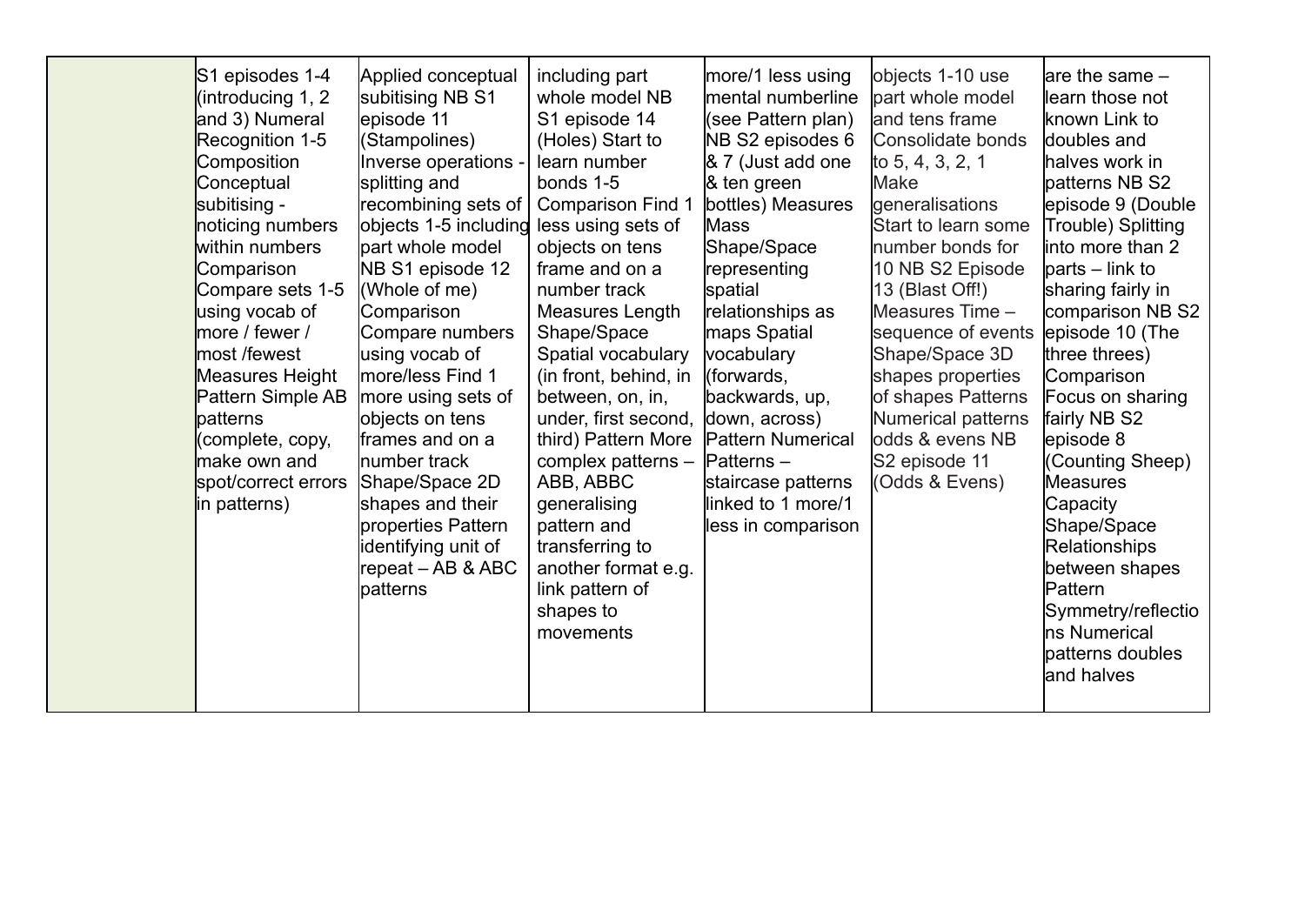| <b>Understanding</b> | Nature table          | Nature table         | Nature table         | Nature table        | Nature table            | Nature table             |
|----------------------|-----------------------|----------------------|----------------------|---------------------|-------------------------|--------------------------|
| the world:           | Seasons               | Seasons              | Seasons              | Seasons             | Seasons                 | Seasons                  |
| <b>Science</b>       | What am I made        | What is the          | What makes it        | What's inside an    | Who are my              | What melts?              |
|                      | of?                   | weather like?(       | move?                | egg?                | parents?                | What happens to          |
|                      | What happens at       | Winter)              | How does my toy      | What happens to     | Who lives here?         | the trees?               |
|                      | night?                | What is in the       | work?                | the trees?          | What does an            | Summer)                  |
|                      | What floats? -        | sky?                 | What goes            | (Spring)            | earthworm do?           | What is the              |
|                      | linked to             | What is the          | through?             | What can I grow     | Who has Stripes?        | weather like?            |
|                      | Gingerbread man       | moon?                | Is all of the plant  | for my dinner?      | Wormery                 | (Summer)                 |
|                      | What happens to       | Which hat is best    | green?               | What happens        | Caterpillars-           | How to make a            |
|                      | the trees?            | to wear today?       |                      | when you mix it?    | <b>Butterflies</b>      | good bubble?             |
|                      | Autumn)               |                      |                      | Have fertilised     |                         |                          |
|                      |                       |                      |                      | eggs from hens or   |                         |                          |
|                      |                       |                      |                      | ducks to incubate   |                         |                          |
| <b>Understanding</b> | Module $4-$           | <b>OCW: Plants</b>   | Module $2 -$         | <b>OCW: Plants</b>  | Module 1 - Plant        | <b>OCW: Plants</b>       |
| the world:           | <b>Everyday</b>       | Lessons 1, 2         | Looking at           | Lessons 3, 4        | detectives              | <b>Revisit Lessons 3</b> |
| <b>Science</b>       | materials             | <b>OCW: Animal</b>   | animals              | <b>OCW: Animal</b>  | Lessons 1, 2, 3, 4,     | 84,                      |
|                      | Lessons 1, 2, 3, 4    | antics               | Lessons 1, 2, 3, 4   | antics              | 5                       | teach Lesson 5           |
|                      | Module $3 -$          | Lesson 1             | & 7                  | Lesson 2            | <b>Return to Module</b> | <b>OCW: Sensing</b>      |
|                      | <b>Using our</b>      | <b>OCW: Sensing</b>  | Return to Module 4   | <b>OCW: Sensing</b> | 2 – Looking at          | seasons                  |
|                      | senses                | seasons (link with   | - Everyday           | seasons             | animals                 | <b>Revisit Lessons 2</b> |
|                      | Lessons 1, 2, 3,      | <b>Using our</b>     | materials            | Lesson 4            | Lessons 6, E1 &         | & 3                      |
|                      | 4, 5, 6 & E1          | senses module)       | Lessons 5, 7, 6, 10  |                     | E <sub>4</sub>          |                          |
|                      |                       | Lessons 2 & 3        | & E1                 |                     |                         |                          |
| <b>Computing</b>     |                       |                      |                      |                     |                         |                          |
| <b>Understanding</b> | Investigation         | Investigation        | Investigation Table: | Investigation       | Investigation           | Investigation            |
| the World:           | Table: baby           | Table: Nativity      | Vehicles - changes   | Table: Old home     | Table:                  | Table: Church -          |
| <b>History</b>       | photos of             | Toys from the        | over time            | appliances (iron,   | Changes in our          | as an historical         |
|                      | themselves            | Past                 | Photos of old cars,  | TV, radio, tape     | local area              | building                 |
|                      | matching game         | Remembrance          | bikes, buses, trains | recorder, vinyl)    | New Brighton            |                          |
|                      | Traditional Tales /   | Day                  | etc                  | Watch black &       | beach                   |                          |
|                      | <b>Nursery Rhymes</b> | <b>Bonfire Night</b> |                      | white TV show       |                         |                          |
|                      |                       |                      |                      | Book: Peepo         |                         |                          |
|                      |                       |                      |                      |                     |                         |                          |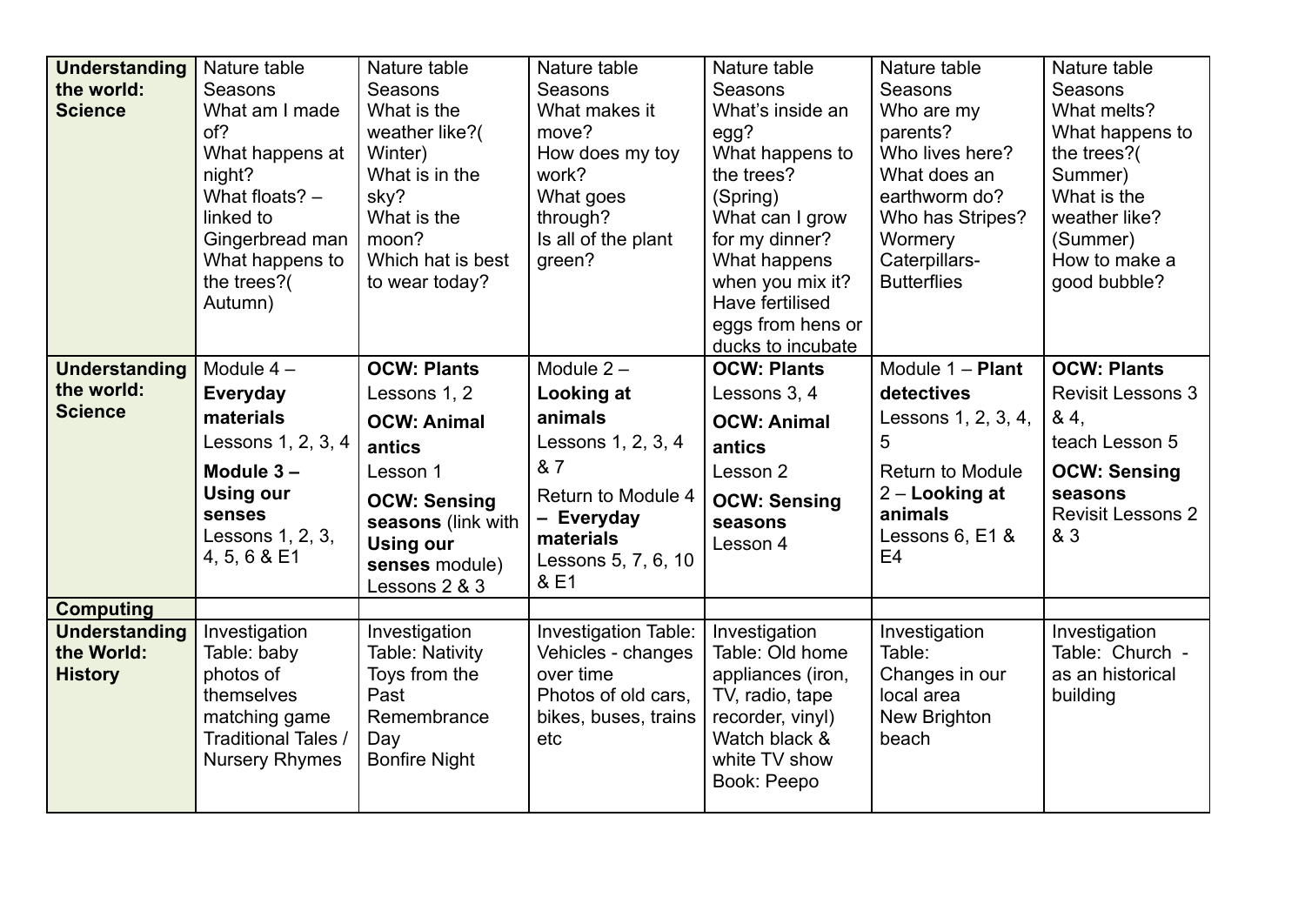| <b>Understanding</b><br>the World:<br>Geography       | Seasons -<br>Changes around<br><b>us</b>                                                                                                                                                                                                                                       | Weather changes<br>through the<br>seasons                                                                                                                                                                                                 | Journeys - local<br>environment -<br>Wallasey<br>Maps and routes                                                              | Surrounding area<br>- Liverpool<br>Maps and routes                                                                                                | Comparing two<br>places eg New<br>Brighton and<br>Liverpool<br>Maps                                                      | Holidays to other<br>countries - look at<br>world map / globe<br>to find dif holiday<br>destinations<br>including<br>England. Ireland,<br>Scotland, Wales<br>Globe and Atlas           |
|-------------------------------------------------------|--------------------------------------------------------------------------------------------------------------------------------------------------------------------------------------------------------------------------------------------------------------------------------|-------------------------------------------------------------------------------------------------------------------------------------------------------------------------------------------------------------------------------------------|-------------------------------------------------------------------------------------------------------------------------------|---------------------------------------------------------------------------------------------------------------------------------------------------|--------------------------------------------------------------------------------------------------------------------------|----------------------------------------------------------------------------------------------------------------------------------------------------------------------------------------|
| <b>Expressive</b><br><b>Arts and</b><br><b>Design</b> | Develop<br>storylines in their<br>pretend play.<br>Accurate use of<br>scissors                                                                                                                                                                                                 | Explore and<br>engage in music<br>making and<br>dance, performing<br>solo or in groups.                                                                                                                                                   | colour-mixing<br>children to create<br>their own music.<br>keep a steady beat<br>tap rhythms to<br>accompany words            | Construct with a<br>range of materials<br>Follow a recipe to<br>make bread                                                                        | Learn techniques<br>of joining<br>materials.<br>Sing a range of<br>well-known<br>nursery rhymes<br>and songs;            | choreograph own<br>dance moves<br>Perform stories<br>e.g. using puppet<br>theatre                                                                                                      |
| <b>PE</b>                                             | Discussing<br>Healthy<br>Lifestyle<br>Getting changed<br>for PE<br><b>Basic motor skills</b><br>- Moving<br>around in<br>different ways<br>Dough-disco<br>Flipper-flappers<br>Use pencils,<br>scissors and<br>other tools<br>correctly<br><b>Outdoor trikes</b><br>and pedalos | Getting changed<br>for PE<br>Spatial<br>Awareness:<br>Knowing where<br>you are and what<br>shapes your body<br>can make<br>Learn how to use<br>the equipment<br>safely<br>Enhance their use<br>of pencils,<br>scissors and other<br>tools | Co-ordination and<br>Control: Physical<br>Control and<br><b>Balance</b><br>Use gym benches<br>and table<br>apparatus<br>Dance | Discussing<br><b>Healthy Lifestyle</b><br>Aiming/Predicting/<br><b>Estimating: Using</b><br>small equipment<br>to roll, throw and<br>aim<br>Dance | Enhancing<br>Co-ordination and<br>Control: Physical<br>Control and<br><b>Balance</b><br>Play Team games<br>Outdoor games | Enhancing<br>Aiming/Predicting<br>/Estimating:<br>Using small<br>equipment to roll,<br>throw and aim<br>Play team games<br>Outdoor games<br>Practising the<br>Sports Day<br>activities |